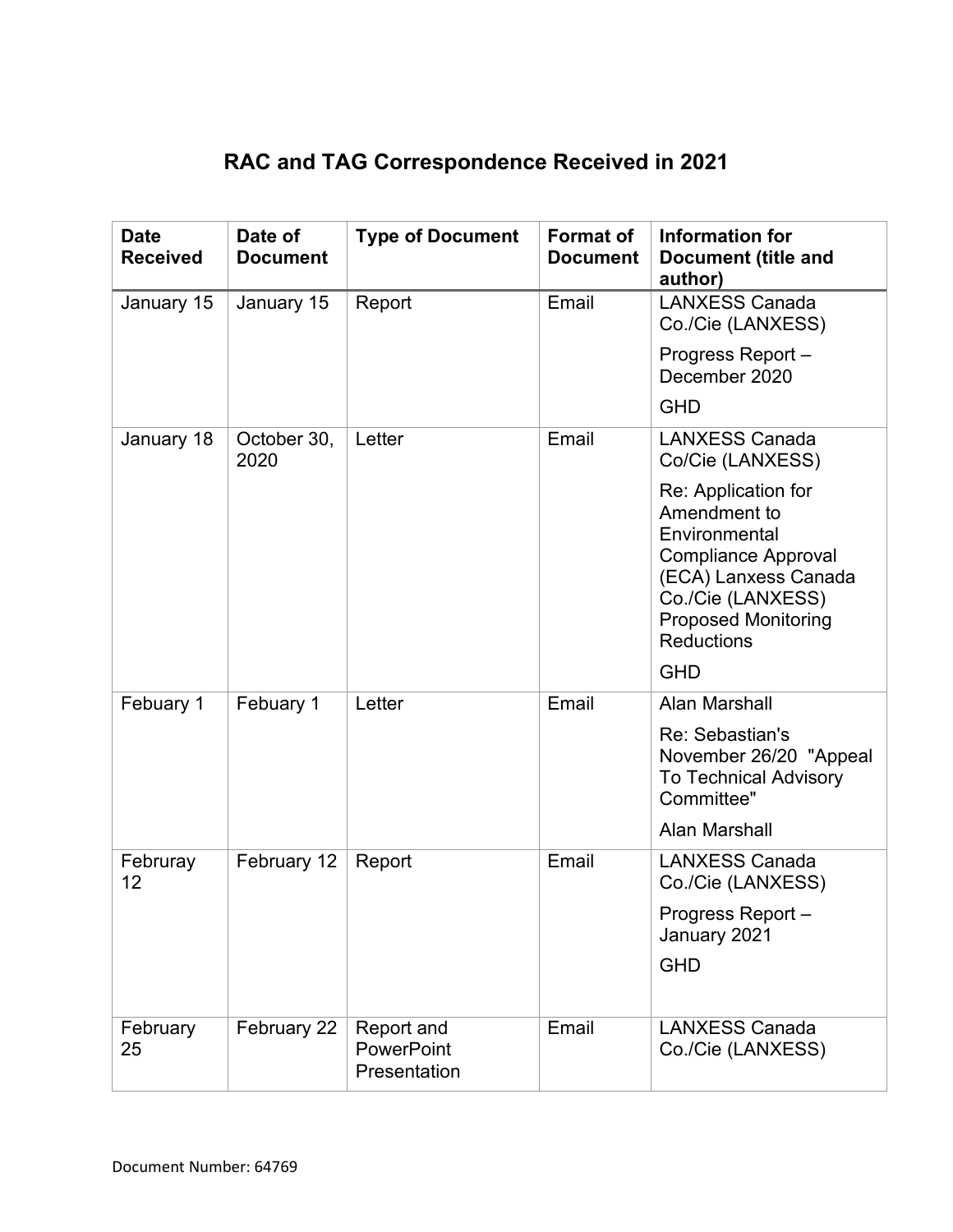| <b>Date</b><br><b>Received</b> | Date of<br><b>Document</b> | <b>Type of Document</b> | <b>Format of</b><br><b>Document</b> | Information for<br><b>Document (title and</b><br>author)                                                                                                                                                                      |
|--------------------------------|----------------------------|-------------------------|-------------------------------------|-------------------------------------------------------------------------------------------------------------------------------------------------------------------------------------------------------------------------------|
|                                |                            |                         |                                     | 2020 Annual Monitoring<br>Report                                                                                                                                                                                              |
|                                |                            |                         |                                     | EarthCon Consultants,<br>Inc.                                                                                                                                                                                                 |
| March 12                       | March 12                   | Report                  | Email                               | <b>LANXESS Canada</b><br>Co./Cie (LANXESS)                                                                                                                                                                                    |
|                                |                            |                         |                                     | Progress Report-<br>February 2021                                                                                                                                                                                             |
|                                |                            |                         |                                     | <b>GHD</b>                                                                                                                                                                                                                    |
| April 8                        | March 19                   | Report                  | Email                               | <b>Stantec Consulting Ltd.</b>                                                                                                                                                                                                |
|                                |                            |                         |                                     | 2020 Receiver<br><b>Biomonitoring Report for</b><br>the LANXESS Site at<br>Elmira, Ontario                                                                                                                                    |
|                                |                            |                         |                                     | Joe Keene - Senior<br><b>Benthic Ecologist, Nancy</b><br><b>Harttrup -Senior Fisheries</b><br>Biologist, and Kathleen<br><b>Todd -Senior Aquatic</b><br>Ecologist                                                             |
| March 31                       | March 31                   | Report                  | Email                               | <b>LANXESS Canada</b><br>Co/Cie (LANXESS)                                                                                                                                                                                     |
|                                |                            |                         |                                     | 2021 Comprehensive<br>East<br>Side Groundwater Report                                                                                                                                                                         |
|                                |                            |                         |                                     | <b>GHD</b>                                                                                                                                                                                                                    |
| April 1                        | April 1                    | Letter                  | Email                               | <b>MECP</b>                                                                                                                                                                                                                   |
|                                |                            |                         |                                     | RE: Lanxess Elmira -<br>Response to LANXESS'<br>August 2020 Response to<br><b>Comments (Evaluation of</b><br>Canagagigue Creek<br><b>Contaminants of Potential</b><br><b>Concern and Conceptual</b><br>Site Model, Version 2) |
|                                |                            |                         |                                     | Jason Rice - Regional<br>Engineer, MECP                                                                                                                                                                                       |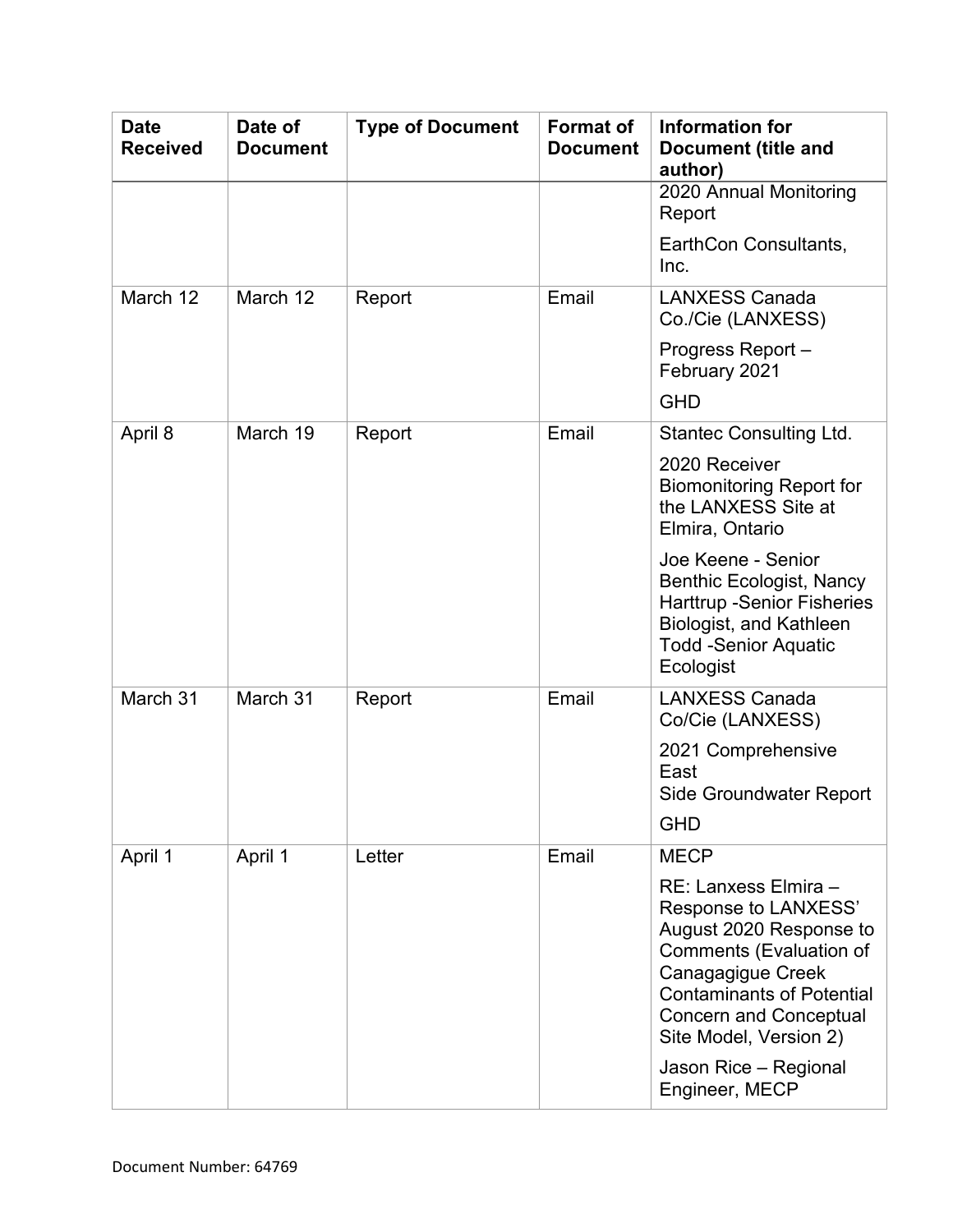| <b>Date</b><br><b>Received</b> | Date of<br><b>Document</b> | <b>Type of Document</b> | <b>Format of</b><br><b>Document</b> | Information for<br><b>Document (title and</b><br>author)                              |
|--------------------------------|----------------------------|-------------------------|-------------------------------------|---------------------------------------------------------------------------------------|
| April 12                       | April 12                   | Email responce          | Email                               | <b>LANXESS Canada</b><br>Co./Cie (LANXESS)                                            |
|                                |                            |                         |                                     | Re: Feb 25 2021 TAG<br><b>Question Regarding Loss</b><br>of containment               |
|                                |                            |                         |                                     | Ramin Ansari, Corporate<br>Manager, Environmental<br><b>Affairs &amp; Remediation</b> |
| April 15                       | April 15                   | Report                  | Email                               | <b>LANXESS Canada</b><br>Co./Cie (LANXESS)                                            |
|                                |                            |                         |                                     | Progress Report - March<br>2021                                                       |
|                                |                            |                         |                                     | <b>GHD</b>                                                                            |
| <b>May 12</b>                  | <b>May 12</b>              | Report                  | Email                               | <b>LANXESS Canada</b><br>Co./Cie (LANXESS)                                            |
|                                |                            |                         |                                     | Progress Report - April<br>2021                                                       |
|                                |                            |                         |                                     | <b>GHD</b>                                                                            |
| May 14                         | May 14                     | Letter                  | Email                               | Alan Marshall                                                                         |
|                                |                            |                         |                                     | Re: Cleanup Failures                                                                  |
|                                |                            |                         |                                     | Alan Marshall                                                                         |
| May 20                         | <b>May 20</b>              | Report                  | Email                               | <b>LANXESS Canada</b><br>Co./Cie (LANXESS)                                            |
|                                |                            |                         |                                     | 2020 Annual<br><b>Environmental Report</b>                                            |
|                                |                            |                         |                                     | <b>GHD</b>                                                                            |
| <b>May 29</b>                  | <b>May 29</b>              | Letter                  | Email                               | Alan Marshall                                                                         |
|                                |                            |                         |                                     | Re: Open Letter of May<br>14/21                                                       |
|                                |                            |                         |                                     | <b>Alan Marshall</b>                                                                  |
| June 3                         | June 3                     | Letter and              | Email                               | <b>MECP</b>                                                                           |
|                                |                            | Memorandum              |                                     | RE: LANXESS Elmira -<br>2021 Comprehensive                                            |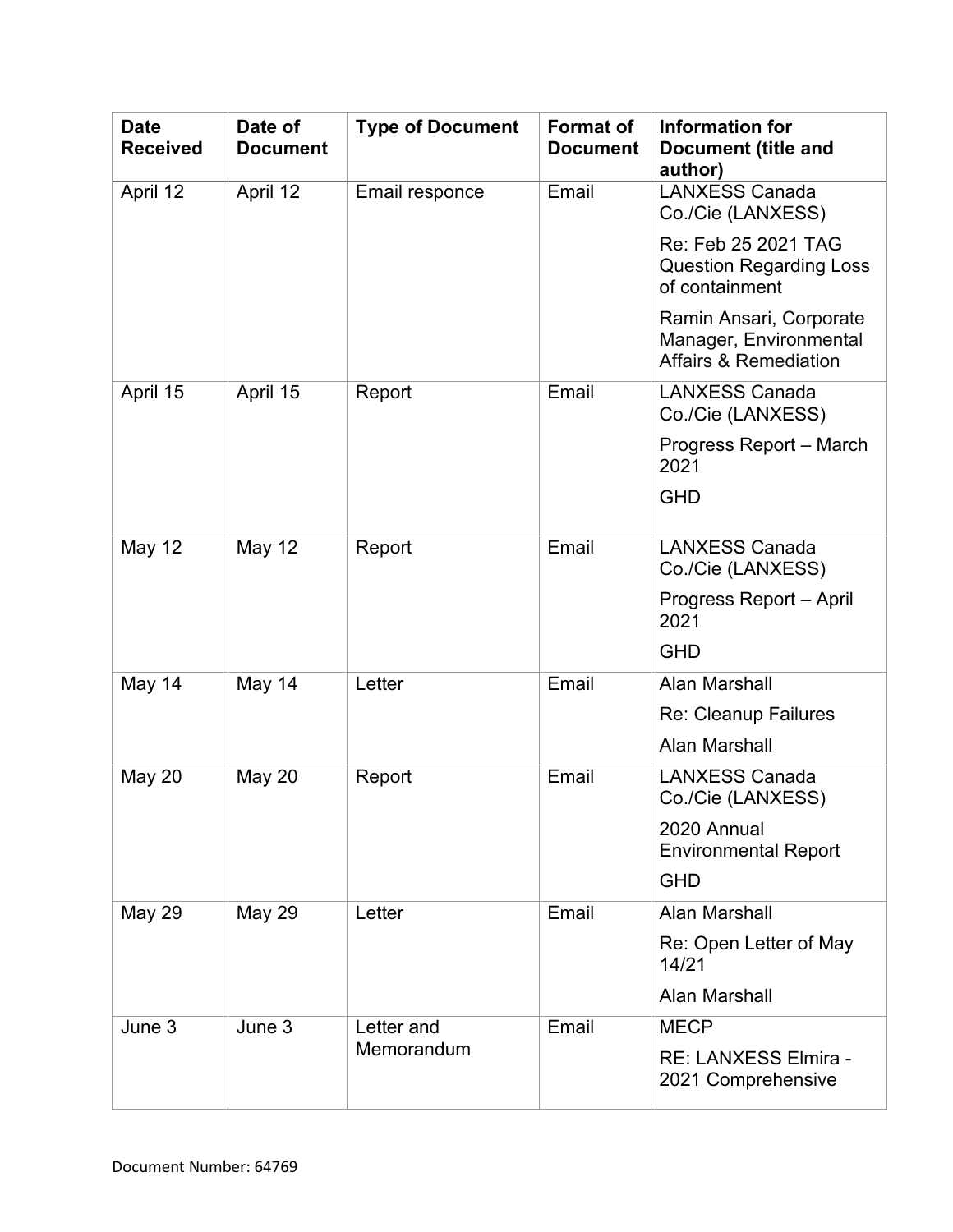| <b>Date</b><br><b>Received</b> | Date of<br><b>Document</b> | <b>Type of Document</b>  | <b>Format of</b><br><b>Document</b> | Information for<br><b>Document (title and</b><br>author)                                                                                 |
|--------------------------------|----------------------------|--------------------------|-------------------------------------|------------------------------------------------------------------------------------------------------------------------------------------|
|                                |                            |                          |                                     | <b>East Side Report (MECP</b><br>comments)                                                                                               |
|                                |                            |                          |                                     | Jason Rice - Regional<br>Engineer, MECP                                                                                                  |
|                                |                            |                          |                                     | Nadia Marenco, Regional<br>Hydrogeologist<br><b>Water Unit, Technical</b><br><b>Support Section, West</b><br><b>Central Region, MECP</b> |
| June 14                        | June 14                    | Report                   | Email                               | <b>LANXESS Canada</b><br>Co./Cie (LANXESS)                                                                                               |
|                                |                            |                          |                                     | Progress Report - May<br>2021                                                                                                            |
|                                |                            |                          |                                     | <b>GHD</b>                                                                                                                               |
| June 22                        | June 17<br>and June<br>22  | Letter and<br>Memorandum | Email                               | <b>MECP</b>                                                                                                                              |
|                                |                            |                          |                                     | <b>RE: RE: MECP Review</b><br>Comments - 2020 Annual<br>Monitoring Report (AMR)                                                          |
|                                |                            |                          |                                     | Jason Rice - Regional<br>Engineer, MECP                                                                                                  |
|                                |                            |                          |                                     | Nadia Marenco, Regional<br>Hydrogeologist<br><b>Water Unit, Technical</b><br><b>Support Section, West</b><br>Central Region, MECP        |
| June 30                        | June 30                    | Report and<br>Appendices | Email                               | <b>LANXESS Canada</b><br>Co./Cie (LANXESS)                                                                                               |
|                                |                            |                          |                                     | 2020 Canagagigue Creek<br><b>Sediment and Soil</b><br>Investigation and<br>Appendices                                                    |
|                                |                            |                          |                                     | <b>GHD</b>                                                                                                                               |
| July 15                        | July 15                    | Report                   | Email                               | <b>LANXESS Canada</b><br>Co./Cie (LANXESS)                                                                                               |
|                                |                            |                          |                                     | Progress Report - June<br>2021                                                                                                           |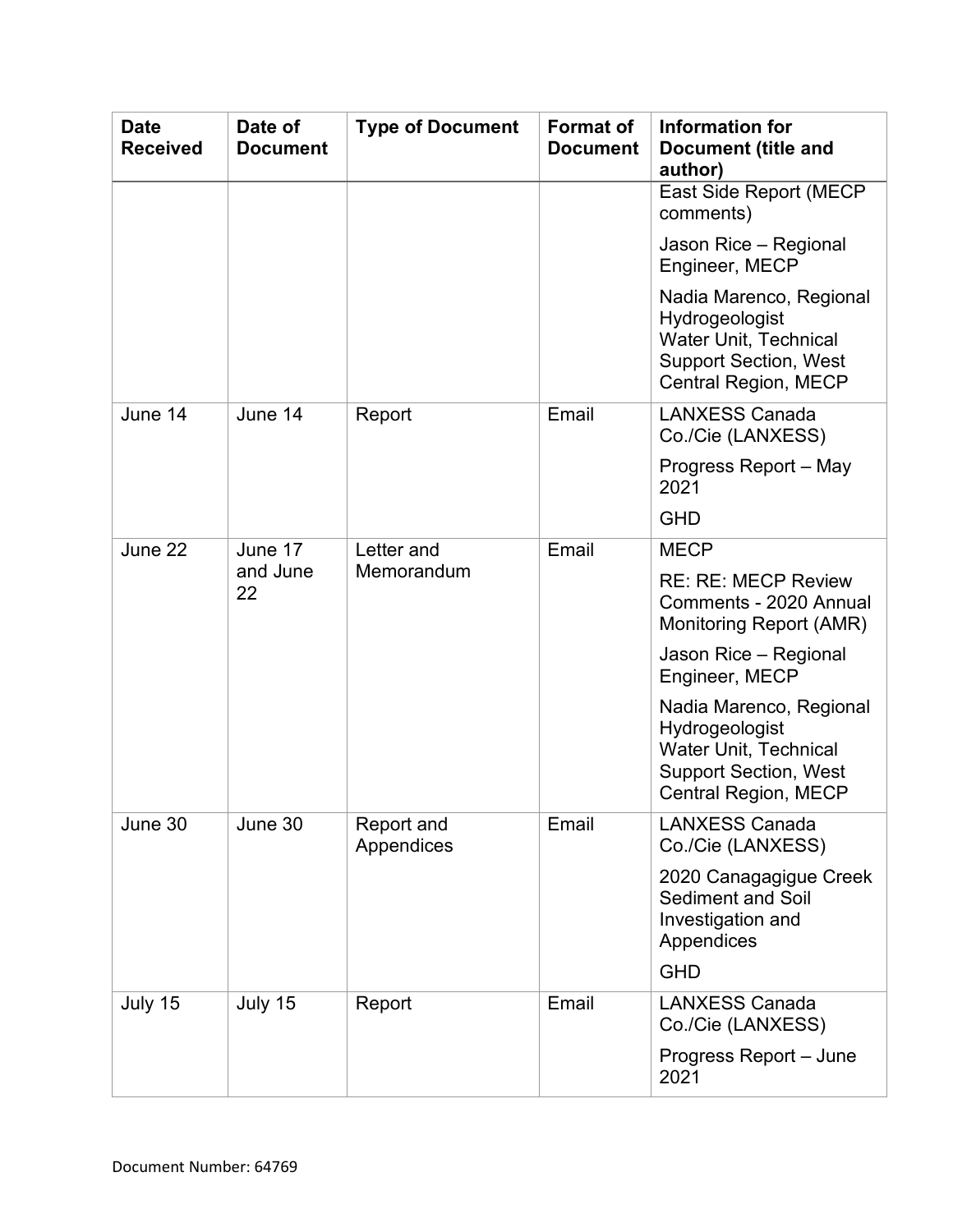| <b>Date</b><br><b>Received</b> | Date of<br><b>Document</b> | <b>Type of Document</b> | <b>Format of</b><br><b>Document</b> | Information for<br><b>Document (title and</b><br>author)                                           |
|--------------------------------|----------------------------|-------------------------|-------------------------------------|----------------------------------------------------------------------------------------------------|
|                                |                            |                         |                                     | <b>GHD</b>                                                                                         |
| August 13                      | August 13                  | Report                  | Email                               | <b>LANXESS Canada</b><br>Co./Cie (LANXESS)                                                         |
|                                |                            |                         |                                     | Progress Report - July<br>2021                                                                     |
|                                |                            |                         |                                     | <b>GHD</b>                                                                                         |
| Sept 15                        | Sept 15                    | Report                  | Email                               | <b>LANXESS Canada</b><br>Co./Cie (LANXESS)                                                         |
|                                |                            |                         |                                     | <b>Progress Report - August</b><br>2021                                                            |
|                                |                            |                         |                                     | <b>GHD</b>                                                                                         |
| Sept 24                        | Sept 24                    | Memo                    | Email                               | <b>Alan Marshall</b>                                                                               |
|                                |                            |                         |                                     | Memo dated Sept 24/21                                                                              |
|                                |                            |                         |                                     | Alan Marshall                                                                                      |
| Oct 4                          | Sept 29                    | Report                  | Email                               | <b>Stantec Consulting Inc.</b>                                                                     |
|                                |                            |                         |                                     | <b>Draft Risk Assessment</b><br>(Problem Formulation) -<br>Canagagigue Creek for<br><b>LANXESS</b> |
|                                |                            |                         |                                     | <b>Stantec</b>                                                                                     |
| Oct <sub>8</sub>               | Oct 8                      | Memo                    | Email                               | Alan Marshall                                                                                      |
|                                |                            |                         |                                     | Memo RE: Copy of last<br>night's RAC Delegation                                                    |
|                                |                            |                         |                                     | Alan Marshall                                                                                      |
| Oct 15                         | <b>Oct 15</b>              | Report                  | Email                               | <b>LANXESS Canada</b><br>Co./Cie (LANXESS)                                                         |
|                                |                            |                         |                                     | Progress Report-<br>September 2021                                                                 |
|                                |                            |                         |                                     | <b>GHD</b>                                                                                         |
| Oct 18                         | Oct 18                     | Letter                  | Email                               | <b>MECP</b>                                                                                        |
|                                |                            |                         |                                     | <b>RE: MECP Preliminary</b><br><b>Review Comments -</b><br>Canagagigue Creek                       |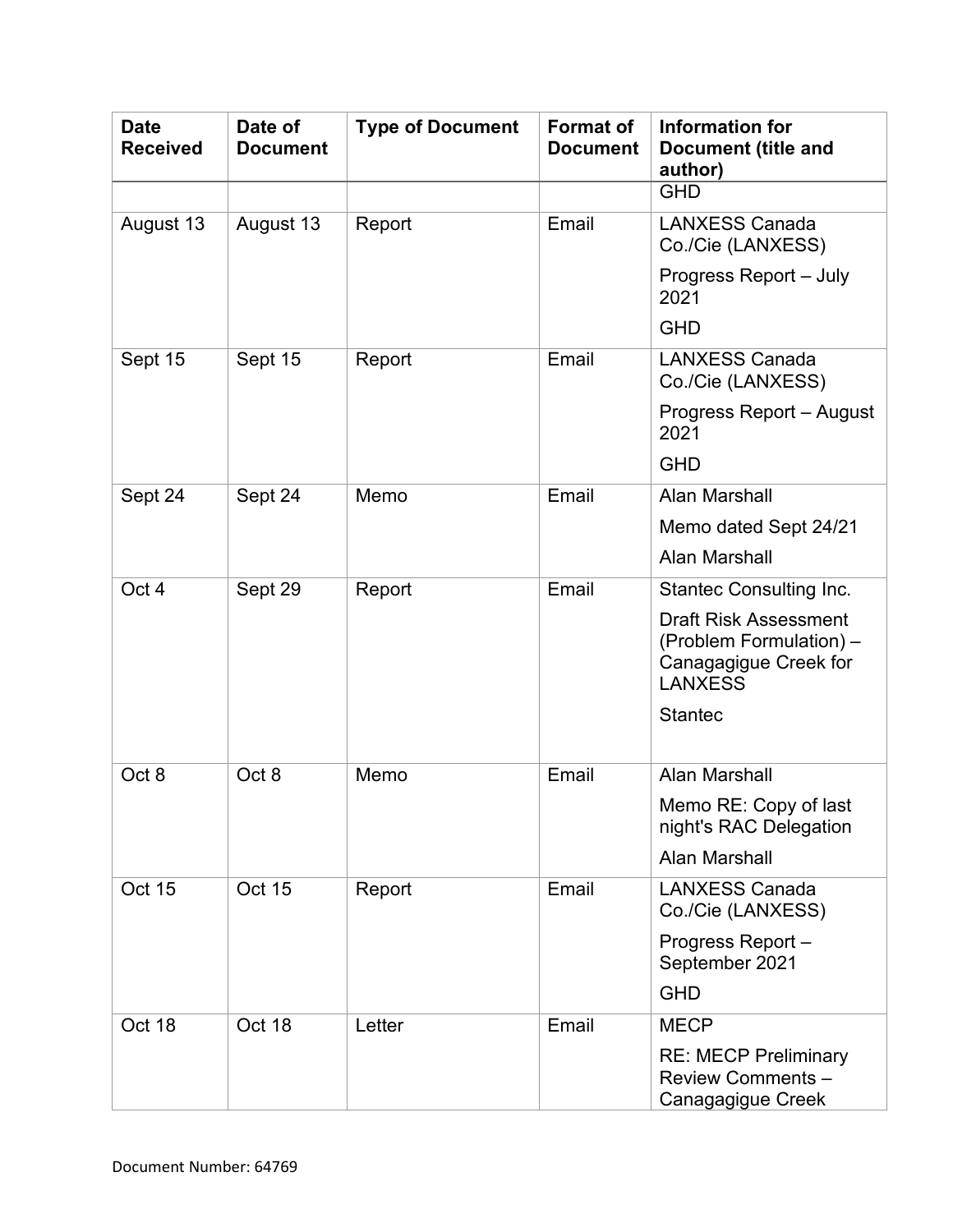| <b>Date</b><br><b>Received</b> | Date of<br><b>Document</b> | <b>Type of Document</b> | <b>Format of</b><br><b>Document</b> | Information for<br><b>Document (title and</b><br>author)          |
|--------------------------------|----------------------------|-------------------------|-------------------------------------|-------------------------------------------------------------------|
|                                |                            |                         |                                     | <b>HHERA Problem</b><br>Formulation                               |
|                                |                            |                         |                                     | Jason Rice - Regional<br>Engineer, MECP                           |
| October 8                      | October 8                  | Email                   | Email                               | Alan Marshall                                                     |
| and 9                          | and 9                      |                         |                                     | Email re: Lab Report                                              |
|                                |                            |                         |                                     | <b>Alan Marshall</b>                                              |
| October 10                     | October 10                 | Email                   | Email                               | <b>Alan Marshall</b>                                              |
|                                |                            |                         |                                     | Email re: Fw: Professional<br>Lab analyses                        |
|                                |                            |                         |                                     | <b>Alan Marshall</b>                                              |
| October 12                     | October 12                 | Email                   | Email                               | <b>Alan Marshall</b>                                              |
|                                |                            |                         |                                     | Email re: Looking A Gift<br>Horse in the Mouth                    |
|                                |                            |                         |                                     | <b>Alan Marshall</b>                                              |
| October 15                     | October 15                 | Report                  | Email                               | <b>LANXESS Canada</b><br>Co./Cie (LANXESS)                        |
|                                |                            |                         |                                     | Progress Report-<br>October 2021                                  |
|                                |                            |                         |                                     | <b>GHD</b>                                                        |
| October 21                     | October 15                 | Letter                  | Email                               | <b>MECP</b>                                                       |
|                                |                            |                         |                                     | <b>Amended Environmental</b><br><b>Compliance Approval</b>        |
|                                |                            |                         |                                     | Fariha Pannu, P.Eng.<br><b>Director</b><br><b>MECP</b>            |
| November                       | November 1                 | Email                   | Email                               | <b>Alan Marshall</b>                                              |
| 1                              |                            |                         |                                     | Email re: FYI (sent to<br>Ramin Ansari regarding<br>soil samples) |
|                                |                            |                         |                                     | <b>Alan Marshall</b>                                              |
| November<br>1                  | November 1                 | Email                   | Email                               | Ramin Ansari                                                      |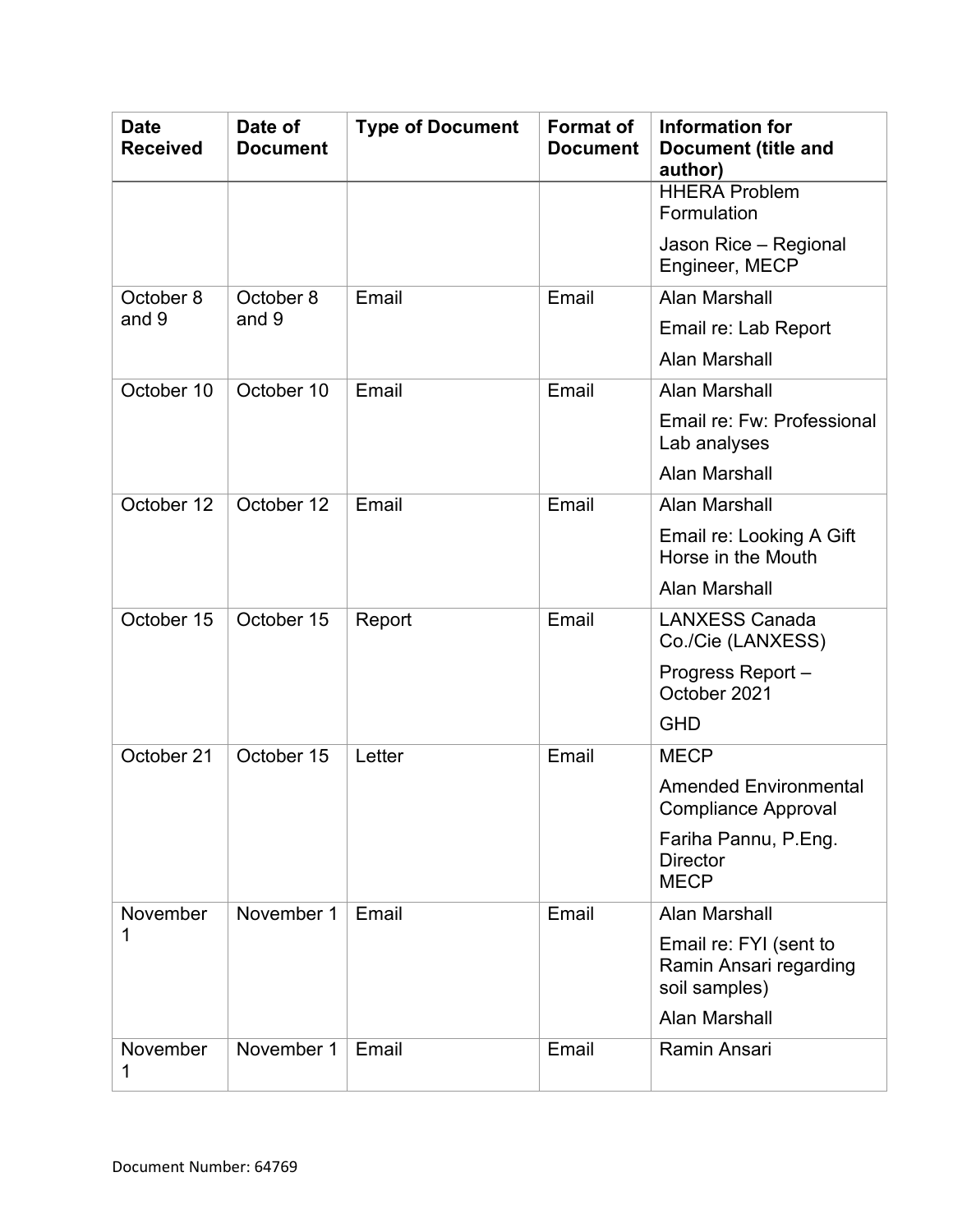| <b>Date</b><br><b>Received</b> | Date of<br><b>Document</b>      | <b>Type of Document</b>  | <b>Format of</b><br><b>Document</b> | Information for<br><b>Document (title and</b><br>author)                                                                                                                                                                                                                       |
|--------------------------------|---------------------------------|--------------------------|-------------------------------------|--------------------------------------------------------------------------------------------------------------------------------------------------------------------------------------------------------------------------------------------------------------------------------|
|                                |                                 |                          |                                     | Email re: Fwd: Soil<br><b>Samples</b>                                                                                                                                                                                                                                          |
|                                |                                 |                          |                                     | Ramin Ansari of<br><b>LANXESS</b>                                                                                                                                                                                                                                              |
| November<br>4                  | November 4<br>and<br>October 28 | Letter and<br>Memorandum | Email                               | <b>MECP</b><br><b>RE: MECP Review</b><br><b>Comments (Surface</b><br>Water) - 2020 & 2019<br><b>Annual Monitoring</b><br>Reports<br>Jason Rice - Regional<br>Engineer, MECP<br><b>Michael Spencer Surface</b><br><b>Water Group Leader</b><br><b>Technical Support Section</b> |
| November<br>9                  | November 9                      | Email                    | Email                               | <b>Alan Marshall</b><br>Email re: delegations?<br><b>Alan Marshall</b>                                                                                                                                                                                                         |
| November<br>15                 | November<br>15                  | Report                   | Email                               | <b>LANXESS Canada</b><br>Co./Cie (LANXESS)<br>Progress Report-<br>November 2021<br><b>GHD</b>                                                                                                                                                                                  |
| November<br>22                 | November<br>22                  | Letter                   | Email                               | <b>MECP</b><br><b>RE: MECP Supplemental</b><br><b>Review Comments -</b><br>Canagagigue Creek<br><b>HHERA Problem</b><br>Formulation<br>Jason Rice - Regional<br>Engineer, MECP                                                                                                 |
| November<br>27                 | November<br>27                  | Email                    | Email                               | <b>Alan Marshall</b>                                                                                                                                                                                                                                                           |